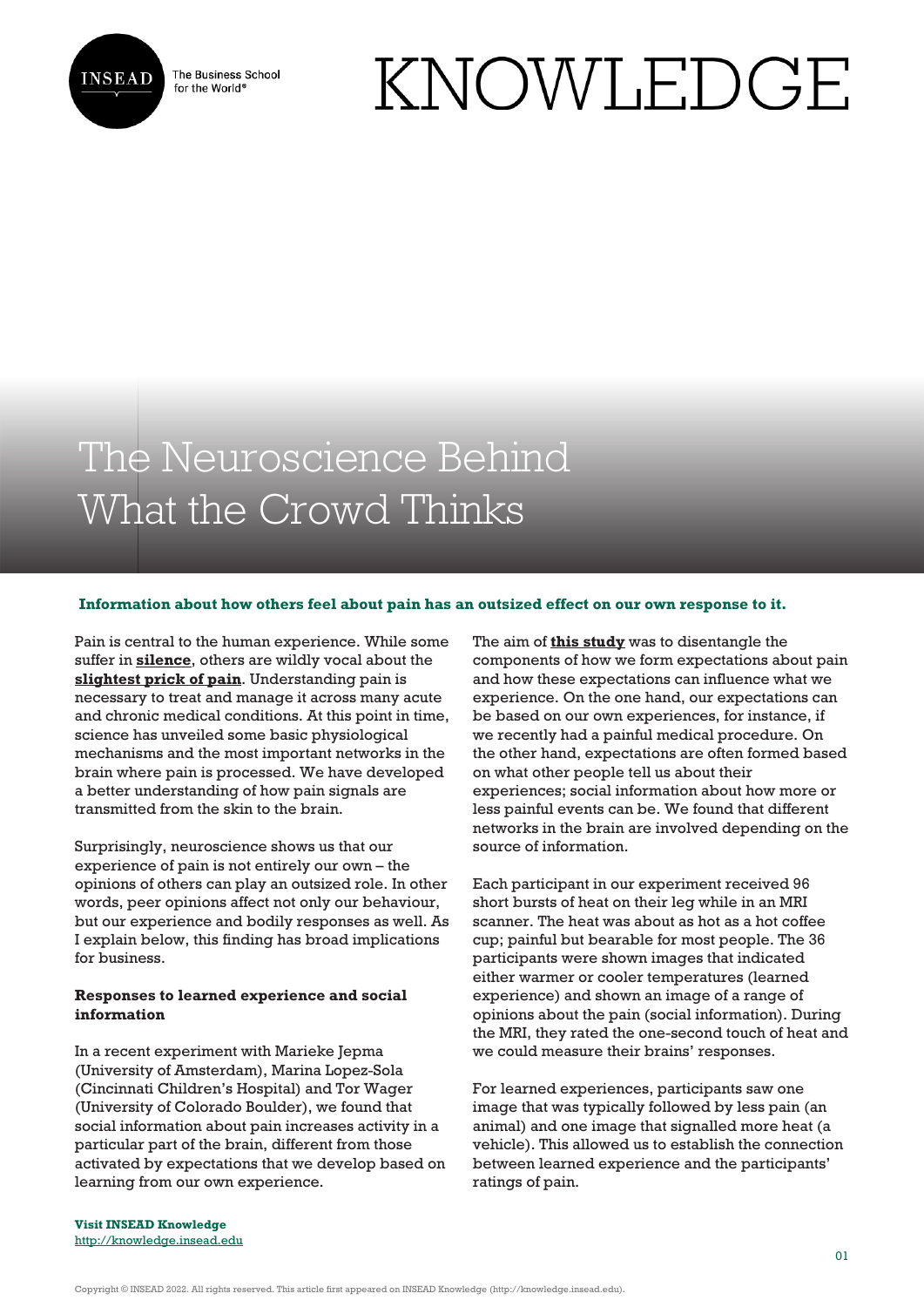Our hypothesis was that the high-pain learning cue, compared to the low-pain cue, would increase the effect of pain, even when followed by a medium temperature. We found this to be true; however, we also found that not all participants learned from the experience.

On the other hand, we found that social information – the image showing how others responded to the heat – had a significant effect on participants' pain responses. This social information effect remained strong, even after 96 trials. Moreover, not only their self-reported experiences, but also their bodily responses, changed to conform with social information. For instance, their palms were sweatier following pain when they were shown the high-pain ratings of others compared to low-pain ratings of others.

Using fMRI, we were also able to see different brain activity patterns in response to the two types of effects. Social information effects were found in the anterior insula, frontal and parietal areas of the brain; specifically its effects on pain were related to activity in the frontoparietal and dorsal attention networks. The learned or conditioned effects were found in limbic areas and in the cerebellum.

#### **Feedback effects**

Now that we see how the brain reacts to social information in terms of pain, we can re-examine how the opinions of others impact our own reactions and subsequent choices. Social information is no longer just what our friends and family think. With the proliferation of social media and consumer ratings on internet platforms such as Facebook, Amazon, Yelp and others, social influence happens on a much larger scale. With **[fake reviews](https://www.thetimes.co.uk/article/can-you-trust-the-reviews-on-amazon-h9t902fwq)** and the possibility of bought ratings on Amazon and other platforms, how do we filter social information?

Given that our research shows that social ratings influence experience, we should also start considering feedback effects. In a **[recent study](https://www.nature.com/articles/s41562-018-0455-8)** with Jepma, we have demonstrated that strong beliefs about pain can prevent learning and lead to a confirmation bias.

As a potential implication for business, if many genuine people have rated a product or a service positively, others' experience may be influenced by these ratings. The opposite could be observed for negative ratings. Since ratings influence how the product is perceived, these in turn impact new consumer ratings. One feeding off the other, these effects could create feedback loops, which lead to overly positive or overly negative product ratings.

Based on the strength of the effects of social information, we need to carefully consider and measure the real-world impact of social ratings and how to potentially regulate them. When ratings are authentic, they can be helpful. Yet, they need to be taken with a grain of salt and a closer look at their authenticity. People need to be better informed about social influence effects, the impact of ratings, and where ratings could come from. Yet, this might be challenging, since most people are unaware of how much they are influenced by others.

In our study, we didn't tell the participants who the other people rating pain were, so the social information was not related to a specific group. Other studies have investigated the role of in-group versus out-group information. In general, people are much more influenced by in-group ratings – originating from people who are like them or who are attractive – and much less by out-groups. One **[study](https://journals.sagepub.com/doi/10.1177/0956797617747367)** with children found that they were more willing to wait for a marshmallow if the rest of their in-group (kids in the same group) also waited. They were less likely to conform if an out-group of other children waited for their treat. Thus, social influence also depends on the source of the information, which may align us even closer to people we already identify with. Together with so-called filter bubbles, this may lead to increased polarisation of in-groups and greater dissent with other groups.

#### **Your own opinion**

The large effects of social information have implications for decision making in real life. In our data-driven world, our opinions and behaviours are constantly quantified. Maybe it's time to step back from constant evaluation on social media and from checking restaurant ratings before trying one. Our research shows that social information changes not only our overt behaviour, but also strongly colours our judgement. Maybe it's time to re-focus our attention to our own *actual* sensations and prioritise **[mindful experiences](https://onlinelibrary.wiley.com/doi/abs/10.1002/9781118294895.ch21)** in order to shake the confirmation bias that occurs when we are dazzled by the number of stars next to a product or restaurant.

*[Leonie Koban](https://www.insead.edu/faculty-research/faculty/leonie-koban) is a post-doctoral research fellow in Marketing at INSEAD.* 

*Don't miss our latest content. Download the free [INSEAD Knowledge app](https://knowledge.insead.edu/mobile-apps) today.*

*Follow INSEAD Knowledge on [Twitter](http://www.twitter.com/inseadknowledge) and [Facebook](http://www.facebook.com/Knowledge.insead).*

### **Self-regulation and the group**

**Visit INSEAD Knowledge** <http://knowledge.insead.edu>

Copyright © INSEAD 2022. All rights reserved. This article first appeared on INSEAD Knowledge (http://knowledge.insead.edu).